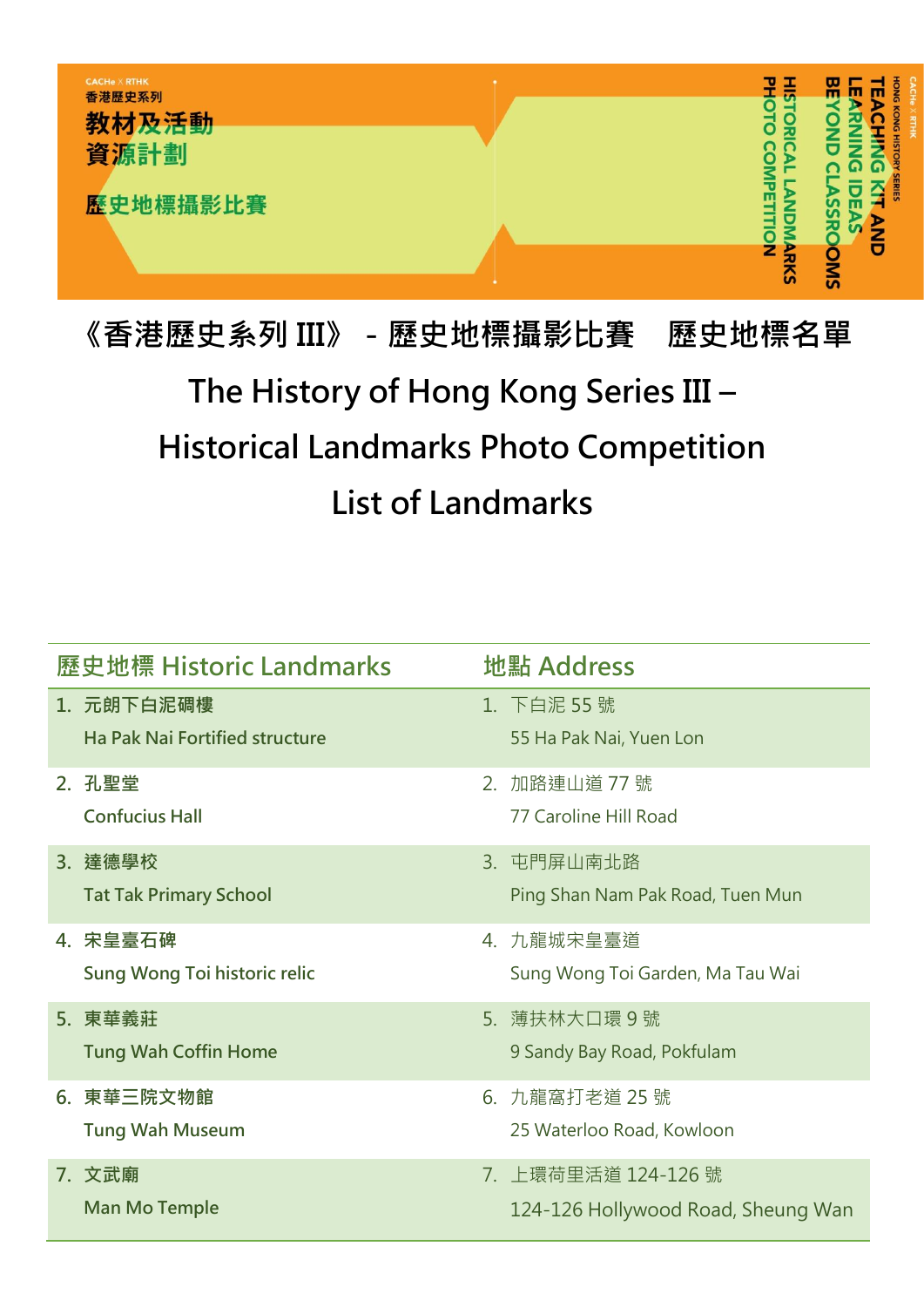| 8. 廣福義祠                                                                                       | 8. 太平山街 40號                          |
|-----------------------------------------------------------------------------------------------|--------------------------------------|
| Kwong Fook I Tsz (People Temple)                                                              | 40 Tai Ping Shan Street, Sheung Wan  |
|                                                                                               |                                      |
| 9. 東華醫院                                                                                       | 9. 上環普仁街 12號                         |
| <b>Tung Wah Hospital</b>                                                                      | 12 Po Yan Street                     |
| 10.半島酒店                                                                                       | 10. 梳士巴利道 22 號                       |
| The Peninsula Hong Kong                                                                       | 22 Salisbury Road, Kowloon           |
| 11.終審法院 (前法國外方傳道會大樓)                                                                          | 11. 中環炮台里 1號                         |
| <b>Court of Final Appeal (Former French Mission</b>                                           | 1 Battery Path                       |
| <b>Building)</b>                                                                              |                                      |
| 12.美利樓 (美利兵房遺址位於中銀大廈位置,現                                                                      | 12. 赤柱大街                             |
| 只剩重置於赤柱之美利樓)                                                                                  | <b>Stanley Main Street</b>           |
|                                                                                               |                                      |
| <b>Murray House (Part of former Murray Barracks</b><br>in Admiralty now relocated in Stanley) |                                      |
|                                                                                               |                                      |
| 13.禮賓府(總督府)                                                                                   | 13.中環上亞厘畢道                           |
| <b>Government House</b>                                                                       | <b>Upper Albert Road</b>             |
| 14.茶具博物館(舊三軍司令官邸)                                                                             | 14. 金鐘紅棉路 10號                        |
| Museum of Tea Ware (Flagstaff House)                                                          | <b>10 Cotton Tree Drive</b>          |
| 15.淺水灣酒店 (現影灣園)                                                                               | 15. 淺水灣道 109 號                       |
| The Verandah (Former Repulse Bay Hotel)                                                       | 109 Repulse Bay Road                 |
|                                                                                               |                                      |
| 16. 聖士提反書院                                                                                    | 16. 赤柱東頭灣道 22 號                      |
| <b>St Stephen's College</b>                                                                   | 22 Tung Tau Wan Road                 |
| 17.曾大屋                                                                                        | 17. 沙田博康邨南端                          |
| <b>Tsang Tai Uk</b>                                                                           | South of Pok Hong Estate, Shatin     |
| 18.西環魯班先師廟                                                                                    | 18. 西環青蓮臺 15號                        |
|                                                                                               |                                      |
| Lo Pan Temple                                                                                 | 15 Ching Lin Terrace                 |
| 19. 調景嶺警署                                                                                     | 19. 將軍澳寶琳南路 160 號                    |
| <b>Former Tiu Keng Leng Police Station</b>                                                    | 160 Po Lam Road South, Tseung Kwan O |
| 20.聖母無原罪主教座堂                                                                                  | 20. 堅道 16 號                          |
| <b>Catholic Cathedral of the Immaculate</b>                                                   | 16 Caine Road                        |
| Conception                                                                                    |                                      |
| 21.香港大學本部大樓                                                                                   | 21. 薄扶林香港大學                          |
|                                                                                               |                                      |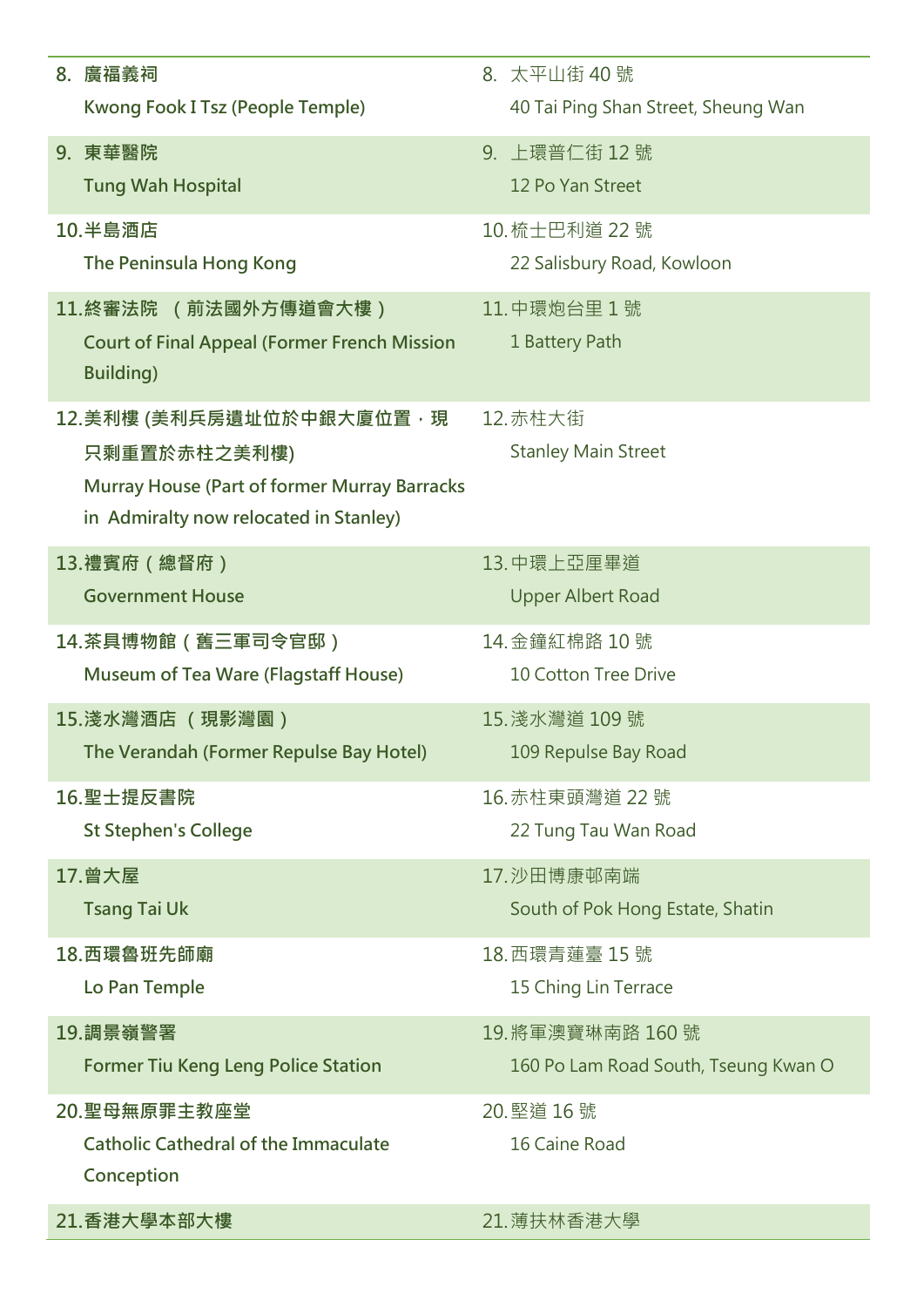| The University of Hong Kong Main Campus                                                                       | The University of Hong Kong, Pok Fu Lam               |
|---------------------------------------------------------------------------------------------------------------|-------------------------------------------------------|
| 22. 前倫敦傳道會大樓                                                                                                  | 22. 羅便臣道 79 至 80 號                                    |
| <b>Former London Mission Building</b>                                                                         | 79-80 Robinson Road                                   |
| 23.會督府                                                                                                        | 23. 下亞厘畢道 1號                                          |
| <b>Bishop's House</b>                                                                                         | 1 Lower Albert Road                                   |
| 24. 聖類斯中學                                                                                                     | 24. 中西區第三街 179 號                                      |
| <b>St. Louis School</b>                                                                                       | 179 Third Street                                      |
| 25.聖保羅書院                                                                                                      | 25. 般咸道 69號                                           |
| St. Paul's College                                                                                            | 69 Bonham Road                                        |
| 26. 聖若瑟書院                                                                                                     | 26. 堅尼地道 7號                                           |
| St. Joseph's College                                                                                          | 7 Kennedy Road                                        |
| 27. 舊域多利監獄                                                                                                    | 27. 中環奧卑利街 16號                                        |
| <b>Former Victoria Prison</b>                                                                                 | 16 Old Bailey Street                                  |
| 28.舊中央裁判司署                                                                                                    | 28.中環亞畢諾道                                             |
| <b>Former Central Magistracy</b>                                                                              | 10 Hollywood Road                                     |
| 29. 舊中區警署                                                                                                     | 29. 中環荷李活道 10號                                        |
| <b>Former Central Police Station</b>                                                                          | 10 Hollywood Road                                     |
| 30.舊最高法院大樓(前立法會大樓)<br><b>Old Supreme Court Building (Former</b><br><b>Legislative Council Building)</b>       | 30. 中環昃臣道 8 號<br>8 Jackson Road                       |
| 31.香港醫學博物館 (舊細菌學檢驗所)<br><b>Museum of Medical Sciences (Old</b><br><b>Pathological Institute)</b>              | 31. 上環堅巷 2 號<br>2 Caine Lane, Mid-levels              |
| 32.西區社區中心 ( 舊贊育產科醫院 )<br><b>Western District Community Centre (Old Tsan</b><br><b>Yuk Maternity Hospital)</b> | 32. 西營盤西邊街 36 號 A<br>36A Western Street, Sai Ying Pun |
| 33.黃泥涌峽西旅指揮部<br><b>Wong Nai Chung Gap West Brigade</b><br>Headquarter                                         | 33. 黃泥涌峽道<br>Wong Nai Chung Gap                       |
| 34.城門碉堡                                                                                                       | 34. 新界城門谷城門水塘                                         |
| <b>Shing Mun Fort</b>                                                                                         | Shing Mun Reservoir, Shing Mun Valley                 |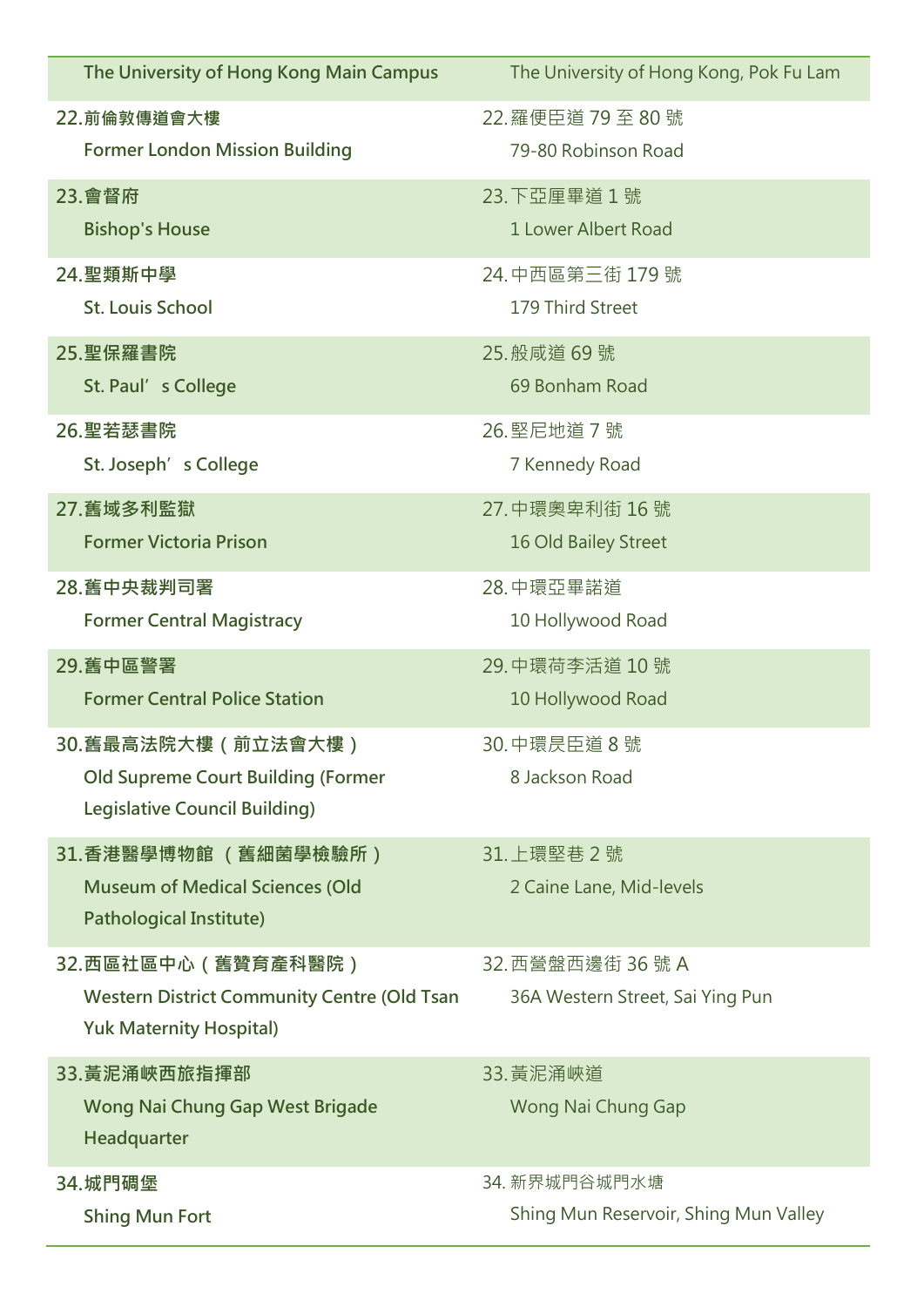| 35.西營盤社區綜合大樓 (舊精神病院)                                           | 35. 西營盤高街 2號                               |
|----------------------------------------------------------------|--------------------------------------------|
| Sai Ying Pun Community Complex (Old<br><b>Mental Hospital)</b> | 2 High Street, Sai Ying Pun                |
| 36. 薩凡納藝術大學 (前北九龍裁判法院 )                                        | 36. 深水埗大埔道 292 號                           |
| <b>SCAD Hong Kong (Former North Kowloon</b><br>Magistracy)     | 292 Tai Po Road, Sham Shui Po              |
| 37. 明德國際醫院                                                     | 37. 山頂加列山道 41號                             |
| <b>Matilda International Hospital</b>                          | 41 Mount Kellett Road                      |
| 38. 長春社文化古蹟資源中心 (前西約方便所)                                       | 38. 西營盤西邊街 36A 後座                          |
| <b>CACHe (Western Plague Hospital and Western</b>              | Annex Bloc k, 36A Western Street, Sai Ying |
| <b>Public Dispensary)</b>                                      | Pun                                        |
| 39. 必列者士街 中華基督教青年會                                             | 39. 必列者士街 51號                              |
| <b>YMCA Bridges Street</b>                                     | 51 Bridges Street                          |
| 40. 雷生春                                                        | 40. 九龍旺角荔枝角道 119號                          |
| Lui Seng Chun                                                  | 119 Lai Chi Kok Road, Mong Kok             |
| 41. 舊域多利醫院產科翼樓(現政務司司長官邸)                                       | 41 山頂白加道 15號                               |
| <b>Old Victoria Hospital Maternity Block</b>                   | 15 Barker Road, the Peak                   |
| (Now residence of Chief Secretary)                             |                                            |
| 42. 舊英軍醫院                                                      | 42. 波老道 10 及 12 號                          |
| <b>Old British Military Hospital</b>                           | 10 and 12 Borret Road                      |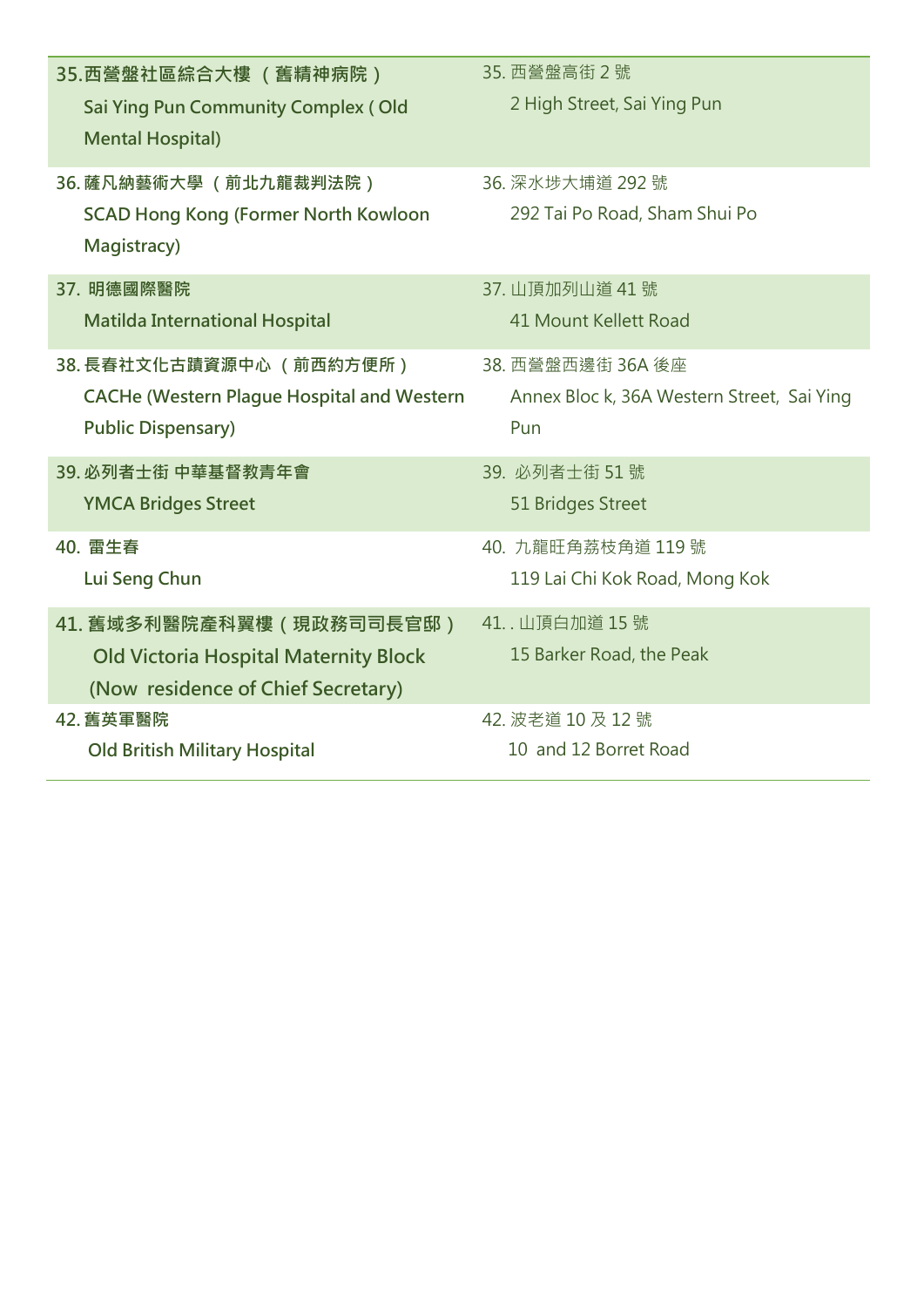《香港歷史系列 III》亦介紹了香港公共房屋發展,歡迎透過鏡頭紀錄 1950 至 70 年代落成的公共屋邨。 The History of Hong Kong Series III introduces the development of public housing. The following is the list of public housing estates completed between 1950s and 1970s. You are invited to discover the stories of the past through your camera lenses.

| 屋邨名稱                               | 落成年份                      | 地區                                  |
|------------------------------------|---------------------------|-------------------------------------|
| <b>Name</b>                        | <b>Year of Completion</b> | <b>District</b>                     |
| 西環邨                                | 1958                      | 中西區                                 |
| Sai Wan Estate                     |                           | <b>Central and Western District</b> |
| 觀龍樓                                | 1968                      | 中西區                                 |
| <b>Kwun Lung Lau</b>               |                           | <b>Central and Western District</b> |
| 模範邨                                | 1954                      | 東區                                  |
| <b>Model Housing Estate</b>        |                           | <b>Eastern District</b>             |
| 明華大廈                               | 1962, 1963, 1965, 1978    | 東區                                  |
| Ming Wah Dai Ha                    |                           | <b>Eastern District</b>             |
| 健康村 (第三期)                          | 1965                      | 東區                                  |
| <b>Healthy Village (Phase III)</b> |                           | <b>Eastern District</b>             |
| 勵德邨                                | 1975, 1976                | 東區                                  |
| Lai Tak Tsuen                      |                           | <b>Eastern District</b>             |
| 漁灣邨                                | 1977                      | 東區                                  |
| <b>Yue Wan Estate</b>              |                           | <b>Eastern District</b>             |
| 環翠邨                                | 1979                      | 東區                                  |
| <b>Wan Tsui Estate</b>             |                           | <b>Eastern District</b>             |
| 漁光村                                | 1962, 1963, 1965          | 南區                                  |
| <b>Yue Kwong Chuen</b>             |                           | <b>Southern District</b>            |
| 華富 (一) 邨                           | 1967                      | 南區                                  |
| Wah Fu (I) Estate                  |                           | <b>Southern District</b>            |
| 華富 (二) 邨                           | 1970                      | 南區                                  |
| Wah Fu (II) Estate                 |                           | <b>Southern District</b>            |
| 大坑西新邨                              | 1965                      | 深水埗區                                |
| <b>Tai Hang Sai Estate</b>         |                           | <b>Sham Shui Po District</b>        |
| 白田邨                                | 1975                      | 深水埗區                                |
| <b>Pak Tin Estate</b>              |                           | <b>Sham Shui Po District</b>        |
| 石硤尾邨                               | 1976                      | 深水埗區                                |
| <b>Shek Kip Mei Estate</b>         |                           | <b>Sham Shui Po District</b>        |
| 南山邨                                | 1977                      | 深水埗區                                |
| <b>Nam Shan Estate</b>             |                           | <b>Sham Shui Po District</b>        |
| 馬頭圍邨                               | 1962                      | 九龍城區                                |
| <b>Ma Tau Wai Estate</b>           |                           | <b>Kowloon City District</b>        |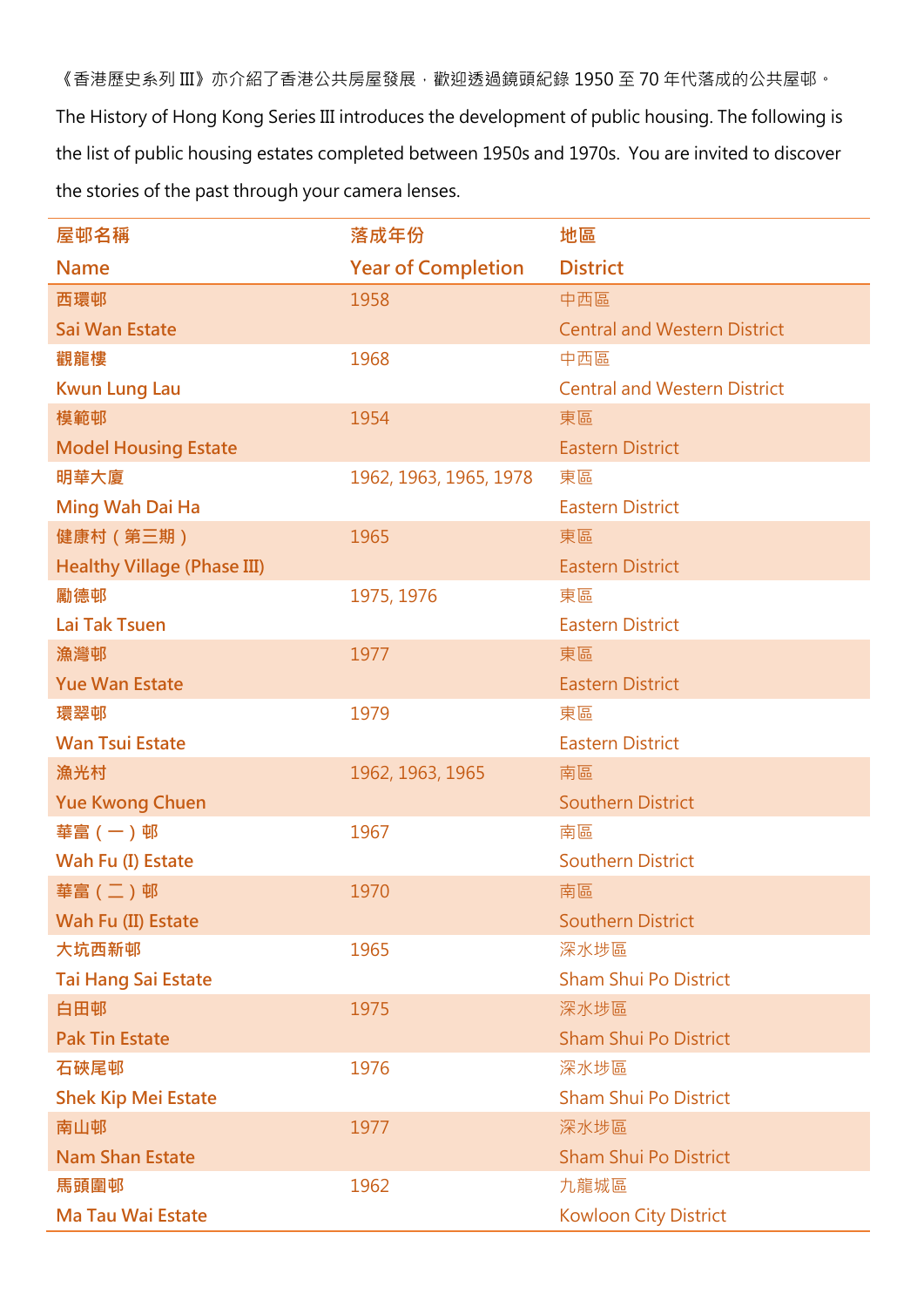| 真善美村                            | 1965                   | 九龍城區                         |
|---------------------------------|------------------------|------------------------------|
| <b>Chun Seen Mei Chuen</b>      |                        | <b>Kowloon City District</b> |
| 樂民新村                            | 1970, 1971, 1973, 1974 | 九龍城區                         |
| <b>Lok Man Sun Chuen</b>        |                        | <b>Kowloon City District</b> |
| 愛民邨                             | 1974                   | 九龍城區                         |
| <b>Oi Man Estate</b>            |                        | <b>Kowloon City District</b> |
| 彩虹邨                             | 1962                   | 黃大仙區                         |
| <b>Choi Hung Estate</b>         |                        | <b>Wong Tai Sin District</b> |
| 美東邨 (一期)                        | 1974                   | 黃大仙區                         |
| <b>Mei Tung Estate</b>          |                        | <b>Wong Tai Sin District</b> |
| 富山邨                             | 1978                   | 黃大仙區                         |
| <b>Fu Shan Estate</b>           |                        | Wong Tai Sin District        |
| 彩雲 (二)邨                         | 1978                   | 黃大仙區                         |
| Choi Wan (II) Estate            |                        | <b>Wong Tai Sin District</b> |
| 彩雲 (一)邨                         | 1979                   | 黃大仙區                         |
| Choi Wan (I) Estate             |                        | <b>Wong Tai Sin District</b> |
| 和樂邨                             | 1962                   | 觀塘區                          |
| <b>Wo Lok Estate</b>            |                        | <b>Kwun Tong District</b>    |
| 坪石邨                             | 1970                   | 觀塘區                          |
| <b>Ping Shek Estate</b>         |                        | <b>Kwun Tong District</b>    |
| 順安邨                             | 1978                   | 觀塘區                          |
| <b>Shun On Estate</b>           |                        | <b>Kwun Tong District</b>    |
| 順利邨                             | 1978                   | 觀塘區                          |
| <b>Shun Lee Estate</b>          |                        | <b>Kwun Tong District</b>    |
| 石籬中轉房屋                          | 1968                   | 葵青區                          |
| <b>Shek Lei Interim Housing</b> |                        | <b>Kwai Ching District</b>   |
| 葵盛西邨                            | 1975                   | 葵青區                          |
| <b>Kwai Shing West Estate</b>   |                        | <b>Kwai Ching District</b>   |
| 荔景邨                             | 1975                   | 葵青區                          |
| <b>Lai King Estate</b>          |                        | <b>Kwai Ching District</b>   |
| 麗瑤邨                             | 1976                   | 葵青區                          |
| Lai Yiu Estate                  |                        | <b>Kwai Ching District</b>   |
| 祖堯邨                             | 1976, 1978,            | 葵青區                          |
| <b>Cho Yiu Chuen</b>            | 1979                   | <b>Kwai Ching District</b>   |
| 長青邨                             | 1977                   | 葵青區                          |
| <b>Cheung Ching Estate</b>      |                        | <b>Kwai Ching District</b>   |
| 長康邨                             | 1979                   | 葵青區                          |
| <b>Cheung Hong Estate</b>       |                        | <b>Kwai Ching District</b>   |
| 大窩口邨                            | 1979                   | 葵青區                          |
| Tai Wo Hau Estate               |                        | <b>Kwai Ching District</b>   |